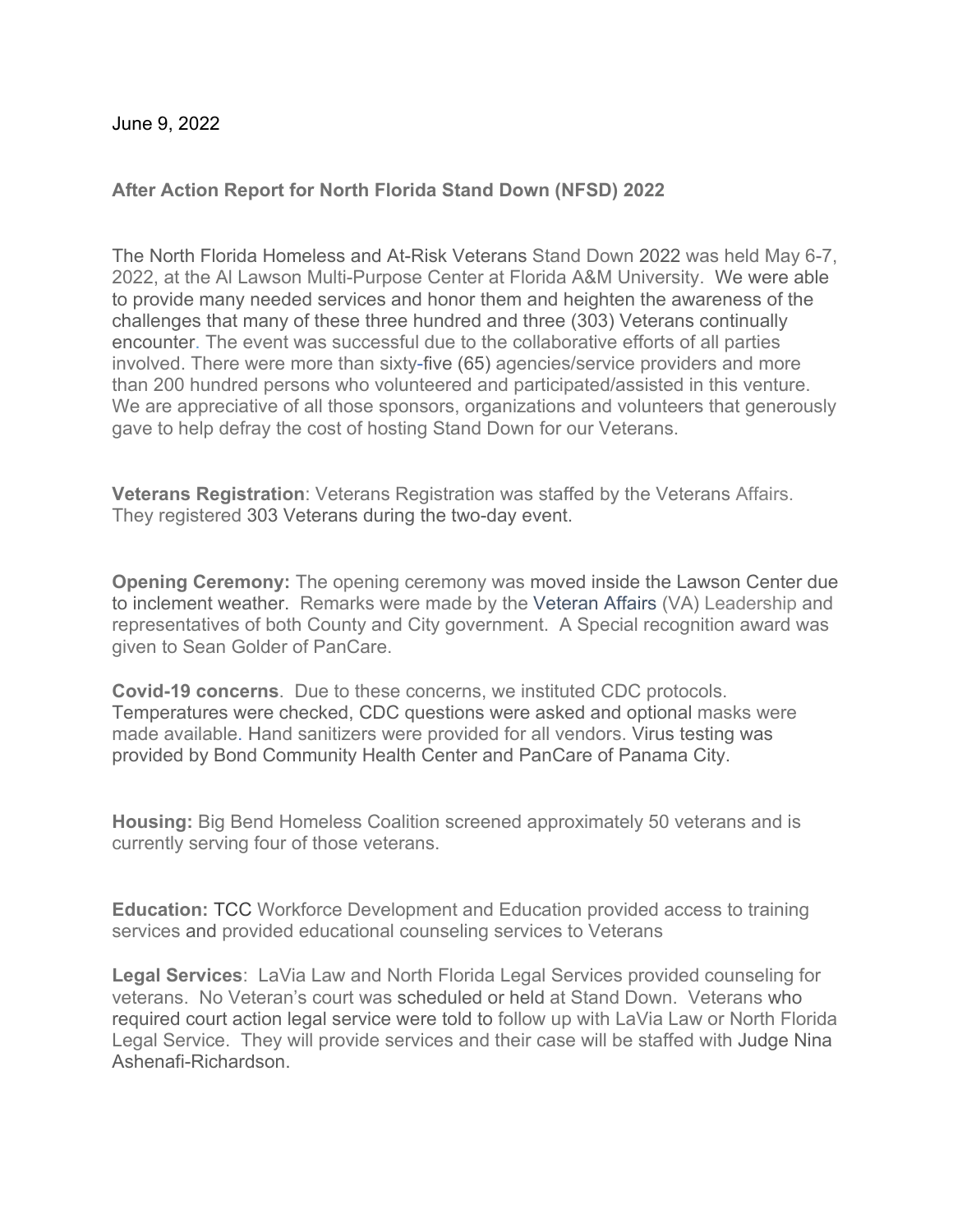**Drivers Licenses:** Veterans took advantage of the DHSMV's Flow mobile and received an updated history of their driving records. Eleven Veterans were serviced by the FLOW Mobile on May 6. They were provided either a replacement driver's license or state identification card.

**Veteran Service Officers:** The Leon County VSOs provided information on available benefits and/or services to 45 Veterans. Services included Compensation Claims/Non-Service Pension Application and Service Treatment Medical Record Requests.

## **Medical and Chiropractic Care:**

**VA Medical:** The VA provided information and various promotional materials.

Florida Baptist Convention Dental Mobile Unit: Dr. Richard Bastien provided dental services to twelve veterans on the on Friday. Dr. Eve James provided dental services to eleven veterans on Saturday. The services consisted of extractions and fillings. No follow- up care was required

**Bond Community Health Center (BCHC):** saw 11 veterans of which five received medical services on the Bond Mobile Unit. No follow up was required.

**Big Bend Cares:** served approximately 84 veterans, providing educational material on HIV along with other STD's. Contraceptives and information on testing were also provided.

**Big Ben Hospice:** provided veterans with information about hospice and volunteer opportunities. They interacted with approximately 50 veterans.

**PanCare:** medical vans provided medical, dental and vision care. They serviced over 60 veterans.

**Neighborhood Medical Center**: Provided medical services to over 50 veterans. These services included HIV/AIDS and COVID-19 testing.

**Palmer College of Chiropractic:** Provided Chiropractic care and exams to over 92 veterans.

**Mental Health:** Apalachee Center and Behavioral Health Outreach (Apalachee) and, Capital Regional Medical Center participated in planning. Apalachee stated that a number of veterans received information on their services, several required follow up care. CRMC provided services to 45 veterans.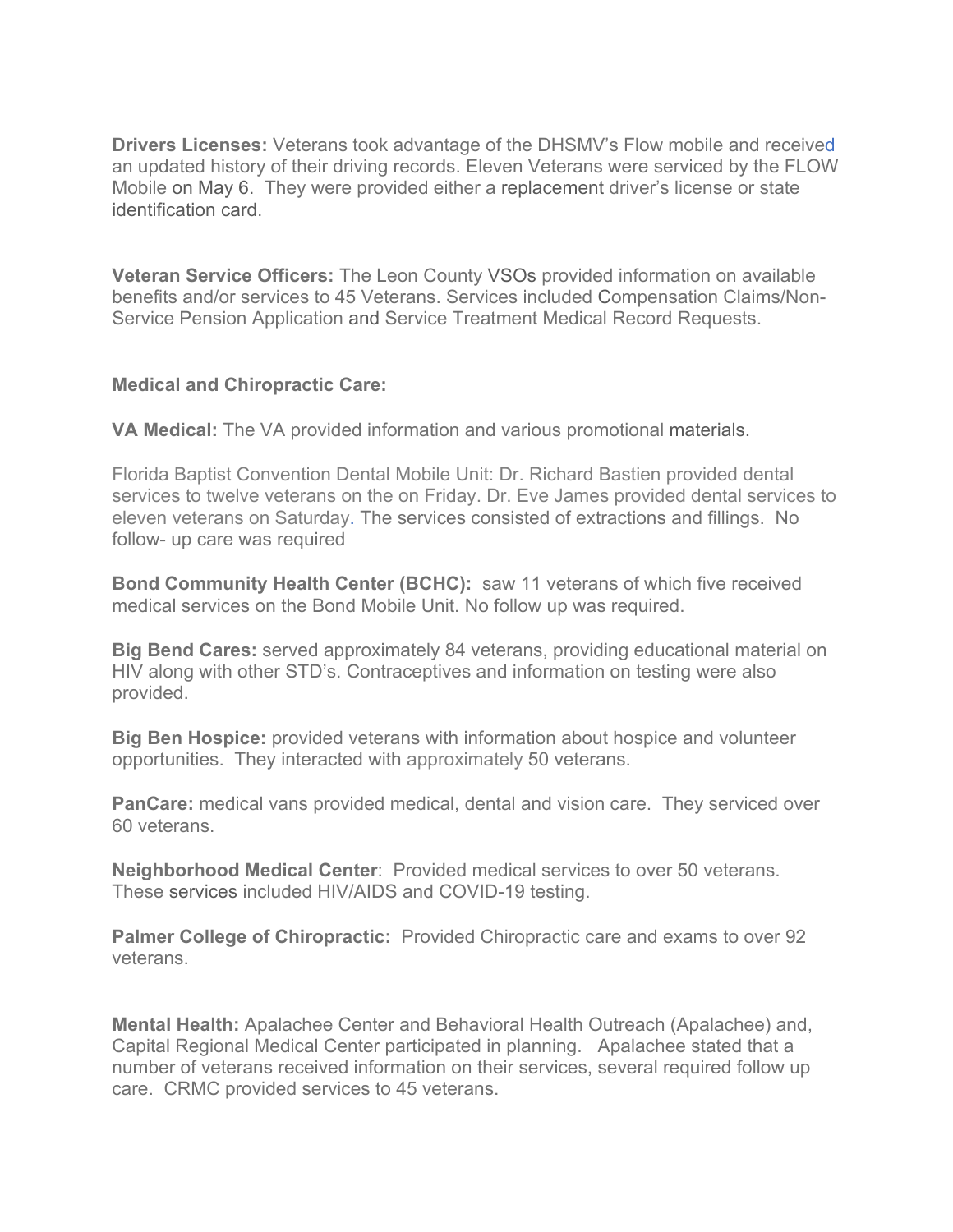**2-1-1 Big Bend:** Served many veterans providing counseling, referrals, and follow ups.

**Social Services:**

**Ability First** provided information to 11 veterans and services to three.

**American Red Cross** provided services to 250 veterans. Part of which consisted of distributing 250 comfort kits and information about fire protection.

**Big Bend Voting Rights Project** interacted with over 150 veterans. They registered 24 voters, four people required follow up services.

**Florida Department of Health** provided public health prevention information and promotional items to 200 veterans.

**Power of Life Foundation, Inc.** served over 75 veterans. They provided personal care items, socks and more.

**Transportation**: Star Metro provided free bus rides to veterans interested in attending Stand Down 2022.

**Supportive Services for Veterans and Families:** They provided eligibility prescreening, pamphlets, information, food bags and snacks. They served over 80 veterans and performed 10 prescreening.

**Meals**: A total of four meals were served on Friday and Saturday. There were several restaurants and catering companies that prepared the meals: Lindy's Chicken, Krispy Kreme, Big Babies BBQ, Blue Belle Ice-cream, Ms. Betty's Homemade Cakes and Starbucks Coffee. The Elks Lodge #937 provide meals.

**Stand Down 2013-18 Documentary Update**: Los Angeles Film Producer Julian Wilson returned to Tallahassee and recorded many video interviews to update the SD 2013-18 Documentary to the present SD 2022. The major Documentary addition will be moving the Stand Down from the North Florida Fairgrounds to the climate controlled FAMU Al Lawson Jr. Multipurpose Center in 2021.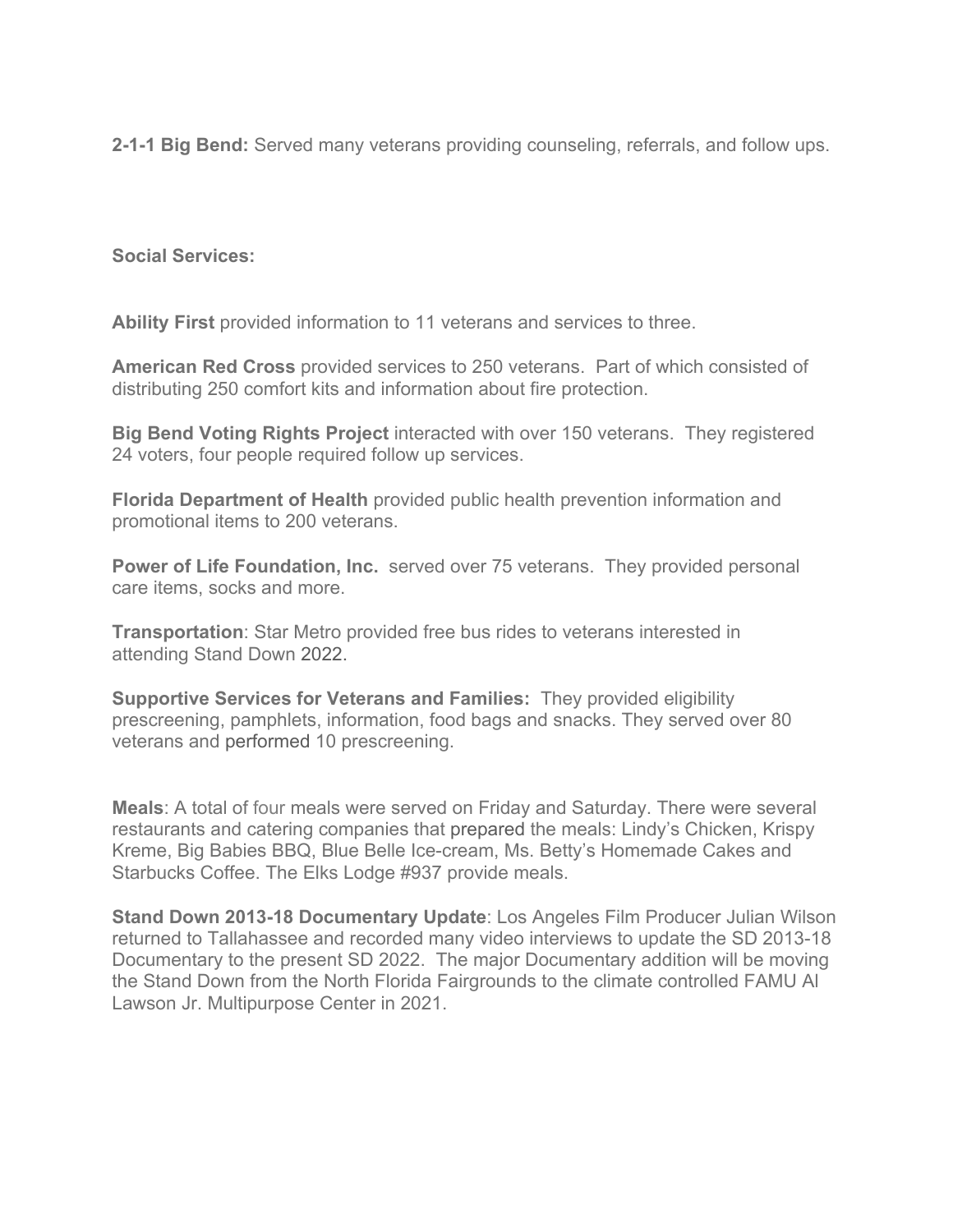## **Employment Services:**

**CareerSource Capital Region** staff members in conjunction provided services to (30) Veterans, including consultations and planning, thirteen veterans requested follow up appointments for job offerings. Disabled Veterans Outreach Employment Services, resume reviews, and partnering employers hiring for their vacancies and scheduled follow up appointments.

**Veterinarian Care:** At Home Veterinary Care LLC provided full exams, medical treatment, vaccines, heartworm prevention and flea/tick control. They provided services for 20 veterans and 27 animals. Supplies were donated by the aforementioned and Merck Pharmaceuticals.

**Haircuts**: Lively Vocational and Technical Schools student stylists cut and styled hair of numerous Veterans.

**American Legion Auxiliary Unit 13** managed the volunteer and vendor registration.

**Big Bend Society for Human Resource Management** complied vender information spread sheet.

**Women Veterans Unite** enrolled 12 new veterans to their program.

**Items Distributed:** Numerous toiletries and socks donated from various organizations were distributed to participating Veterans. Additionally, veterans were provided food from Second Harvest of the Big Bend.

**Bicycles:** Bicycle vouchers were given to 20 veterans for redemption at the Bicycle House.

**Free drawings and Giveaways**: There were over 80 door prizes given out to veterans. Prizes were supplied by Wing Stop, Bombas Socks, Hobbit American Grill, Lindy's and more.

**Tallahassee National Cemetery** Their staff participated and provided prescreening services.

**SD 2022 Appreciation Dinner:** An Appreciation Dinner will be held to honor the efforts of approximately 200 volunteers who helped to make SD 2022 a successful venture for